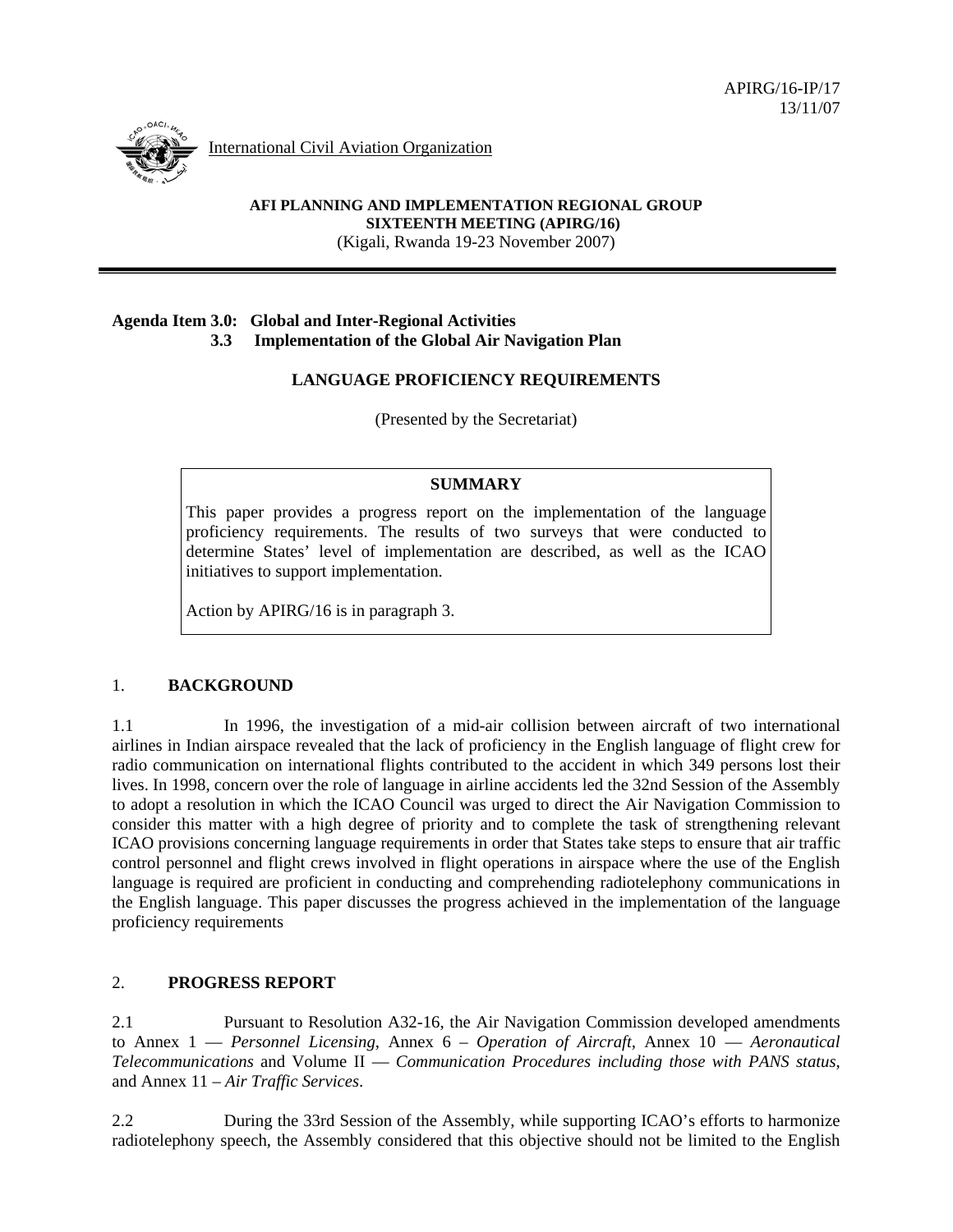language. States should maximize efforts to promote harmonization of radiotelephony speech also in other languages used in international aviation. This consideration was taken into account in the amendments to Annexes 1 and 10. Annex 10 specifies that the language to be used in radiotelephony communications shall be the language normally used by the station on the ground or the English language. Annex 10 also requires that the English language shall be available, on request from any aircraft station, at all stations on the ground serving designated airports and routes used by international air services. Annex 1 specifies the level of language proficiency that should be demonstrated by flight crew, air traffic controllers and aeronautical station operators in international operations (ICAO Operational Level 4).

2.3 On 5 March 2003, the Council adopted Amendment 164 to Annex 1*.* During its deliberations, the question of the 5 March 2008 applicability date for that part of the amendment pertaining to the language proficiency rating scale was raised. The Representative of Japan made a suggestion to conduct a survey to assess the progress of implementation of the language proficiency provisions. The understanding was that, if States encountered major difficulties in implementing the new language proficiency Standards in paragraph 1.2.9 of Annex 1, it would be possible for the Council to consider reviewing the applicability date. Accordingly, a survey on the progress of implementation of the language proficiency requirements was conducted through all seven ICAO Regional Offices in November 2005. Thirty-six States and two international organizations replied. During its review of this survey, the Air Navigation Commission noted the lack of responses to this survey and the large proportion of responses from States that have English as a first language. The Air Navigation Commission considered the results of the November 2005 survey inconclusive and therefore agreed that a change in the applicability date of 5 March 2008 could not be justified.

2.4 A second survey was transmitted by State letter on 27 October 2006. A total of sixty-six Contracting States responded. The numbers of responses from States that have English as a first language was not large enough to skew the results when compared to the numbers of responses from States in which English is not a first language. However, while both surveys showed that significant progress had been made by Contracting States, the concerns on the global implementation could not be alleviated due to insufficient feedback. The results of the second survey are summarized in the table below.

|                                                                                                                              | NO. OF STATES WHO HAVE REPLIED INDICATING: |                                             |     |
|------------------------------------------------------------------------------------------------------------------------------|--------------------------------------------|---------------------------------------------|-----|
|                                                                                                                              | YES, FULL<br><b>IMPLEMENTATION</b>         | <b>NO, PARTIAL</b><br><b>IMPLEMENTATION</b> | N/A |
| Will all pilots with air transport pilot's<br>licence (ATPL) and commercial pilot's<br>licence (CPL) be at least at Level 4? | 48                                         | 18                                          |     |
| Will air traffic controllers be at least at<br>Level 4?                                                                      | 41                                         | 21                                          |     |
| Will aeronautical station operators be at<br>least at Level 4?                                                               | 22                                         | 5                                           | 30  |
| Will pilots with private pilot's licence (PPL)<br>be at least at Level 4?                                                    | 42                                         | 12                                          |     |

2.5 ICAO undertook several initiatives to support the implementation of the language proficiency requirements. In September 2004, ICAO issued the *Manual on the Implementation of ICAO Language Proficiency Requirements* (Doc 9835) and, in February 2006, the audio CD-ROM ICAO